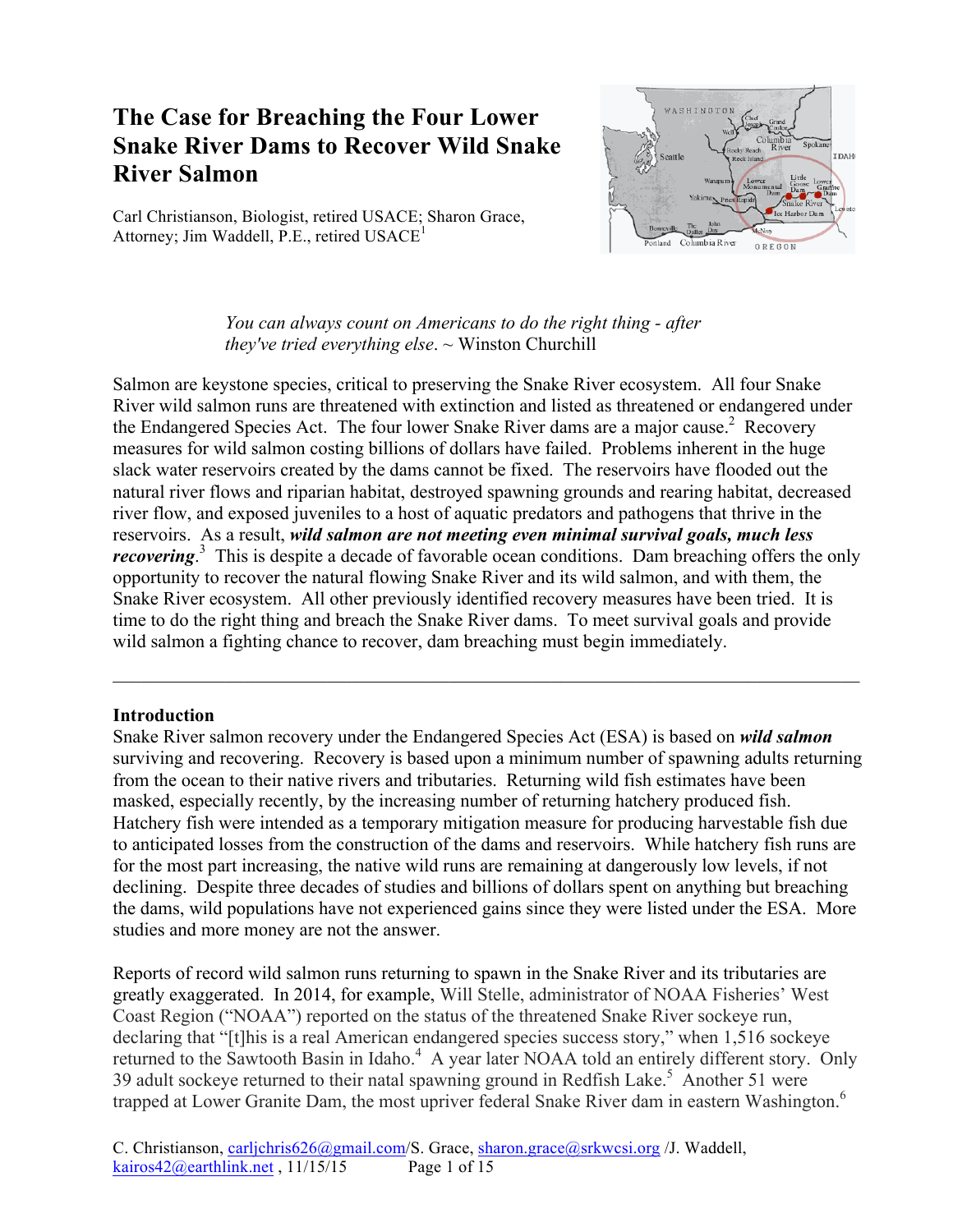An additional six sockeye were trapped at a hatchery in the Sawtooth Basin.<sup>7</sup> The 96 sockeye were then trucked to a hatchery in Eagle, Idaho for genetic sampling. These sockeye were the survivors of the estimated 4000 fish in the Snake River population, in the larger than average 500,000 adult sockeye run that had entered the Columbia River. *Lethally warm water in the Columbia and Snake Rivers killed up to 90% of those fish. Now NOAA estimates that recovery of Snake River sockeye could take 50 to 100 years.*<sup>8</sup>

Add this to the fact that for all the claims of "record" Snake River salmon runs for the last several years, more than 80% are hatchery fish, not the endangered or threatened wild salmon.<sup>9</sup> For the returning fall Chinook hatchery fish, in recent years, approximately 55% were hatchery surrogates for wild fall Chinook. The surrogates were bred in a special research project that began in 2005, the principal purpose of which was to assess the effects of different forms of juvenile fish passage through or around the dams.<sup>10</sup> Surrogates were needed because there simply were not enough wild fall Chinook for the research project. The surrogates were fall Chinook that were held over in hatcheries to feed, grow and outmigrate as special subvearlings.<sup>11</sup> As a result, the "record" returns of the last several years were actually runs that had been bumped up by a huge influx of large juvenile surrogate fall Chinook hatchery salmon.<sup>12</sup> The last surrogates were released in 2012. Fall Chinook returns will likely decrease accordingly, as the adult surrogate returns diminish.

Further, despite the number of salmon that enter the Columbia River and are counted at Bonneville Dam, the salmon that make it to the spawning grounds and spawn in the Snake River or its tributaries number in the tens, hundreds, or a few thousand, depending on the species, river or stream. Only a small percentage of these spawning fish are of wild origin.

An artificial hatchery system cannot replace wild fish runs in the long term. Due to the lack of genetic diversity, hatchery fish populations ultimately will collapse, ending most tribal, recreational, and commercial fisheries. In contrast, the genetic diversity of wild salmon is their strength. It gives them their resiliency and ability to adapt. *On the Snake River hatchery fish are being allowed to dilute the wild gene pool at a faster rate than in previous decades*, *which makes wild salmon more susceptible to population crashes*. Over millions of years, each wild salmon population has uniquely adapted genetically to its natal river or stream. Because there is a scarcity of wild salmon returning to spawn, genetically inferior hatchery fish are being released to spawn with wild salmon, which can result in less resilient offspring.<sup>13</sup> The gene dilution cycle is accelerating as some salmon spend only months or a year in the ocean, before returning to spawn. This leads to ever smaller fish. Sixty to eighty pound fish, are rarely, if ever, seen, while an increasing number of earlier "jacks" "mini-jacks" and now "micro-jacks" (8-10 inches) return in as little as four or five months. The offspring of hatchery and wild salmon are termed "natural" fish. The inferior genetics of the "natural" fish are passed on to wild fish, when the "natural" fish return to spawn.<sup>14</sup> Genetic dilution must be ended as soon as possible, so there will be enough wild salmon left to recover. This means that dam breaching must be accomplished in the immediate future, especially with rapidly increasing climate change,<sup>15</sup> to prevent Snake River wild salmon from becoming extinct.

## **Background**

At over 1,200 miles in length, the Columbia River is the fourth largest river by volume in North America, draining an area the size of France (259,000 square miles). The Snake River is the Columbia's largest tributary. It drains western Wyoming, half of Idaho, northeastern Oregon, and central and southeastern Washington, where it joins the Columbia at the Tri-Cities area in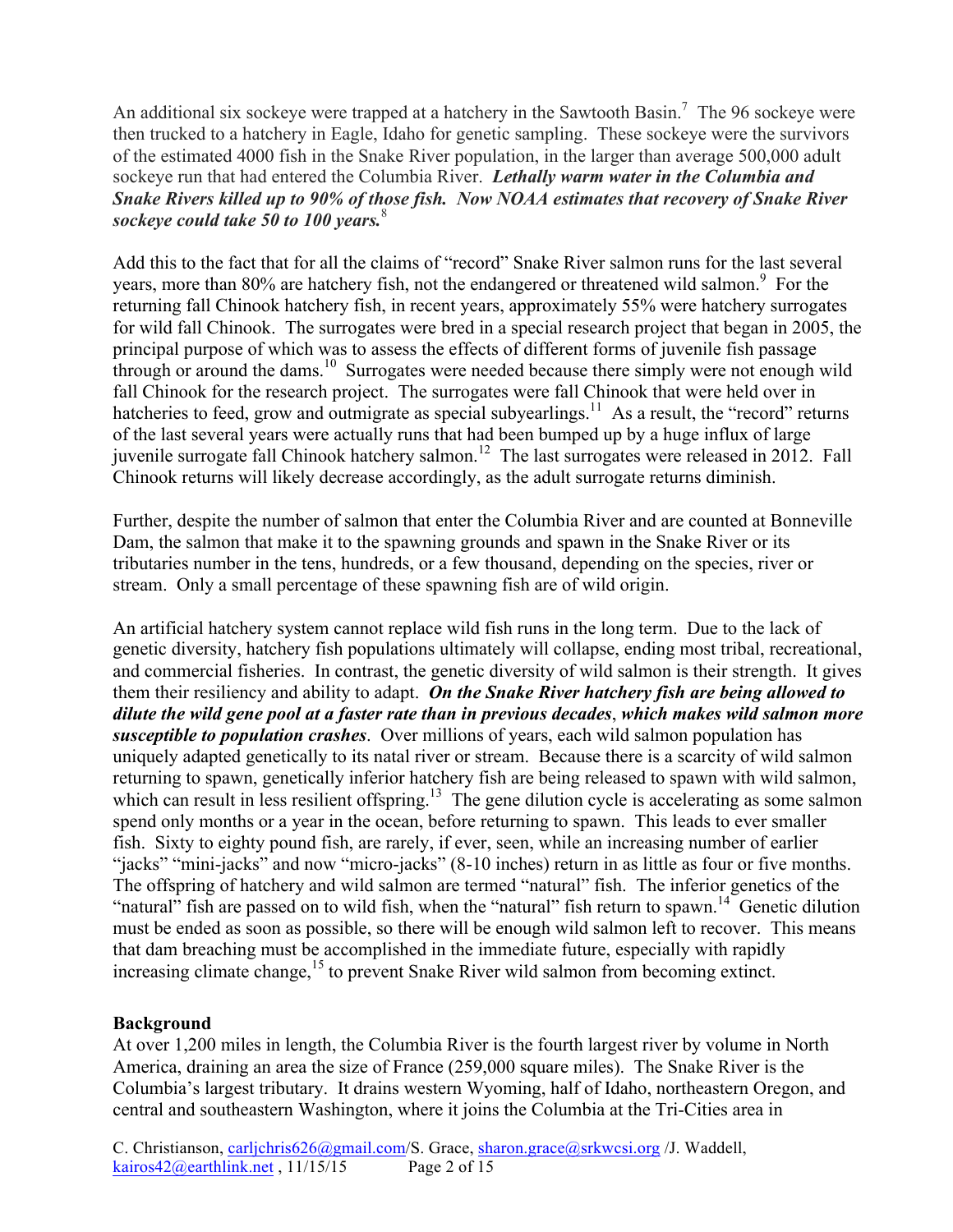Washington. *Together the Snake and Columbia Rivers once produced more Chinook salmon than any other river system in the world. Hence, it has tremendous potential to do so again.*  Historically, ten to sixteen million wild salmon and steelhead ("salmon") returned each year to the Snake/Columbia River Basin. The Snake River Basin produced nearly half of these fish.<sup>16</sup> Today, about 1% of the historical number of salmon return to the Snake River watershed to spawn.

In the 1960's and 1970's the Army Corps of Engineers, Northwest Division ("Corps NWD") built four dams on the lower Snake River largely to allow barges to transport goods up and down the river from a port 465 miles inland at Lewiston, Idaho. While Lewiston was always questionable as a port,<sup>17</sup> barge traffic on the Snake River has been in decline for nearly 20 years and is declining at an accelerating rate today.<sup>18</sup> Although hydropower was a stated benefit added to compensate for negligible navigation benefits when the dams were authorized, the power was not needed then and remains surplus today.19 In return for the little used and heavily subsidized navigation channel, the dams have wreaked havoc on the Snake River ecosystem, killing millions of wild salmon annually for nearly fifty years, by blocking or impeding fish passage through the river.

One species, Coho salmon, went biologically extinct in 1982. The dams also took a huge toll on fall Chinook salmon. They spawn in the mainstem of the Snake River. The dams turned 140 miles of the mainstem Snake River into slack water reservoirs, rendering only about 15% of fall Chinook spawning and rearing habitat usable.<sup>20</sup> Elimination of their spawning habitat affects every stage of fall Chinook fresh water life history, including adult migration, spawning, incubation, juvenile rearing and outmigration to the ocean. Moreover, the effects of the Snake River ecosystem destruction extend out to the waters of the Pacific Ocean. The dams have eroded the prey base of iconic marine mammals such as Southern Resident orcas who are starving periodically due to the lack of abundant Chinook salmon from the Snake River. $21$ 

Under the Endangered Species Act, the federal government has a legal obligation to recover the Snake River populations of threatened and endangered *wild* salmon.<sup>22</sup> As a result of NOAA Fisheries' 1995 Biological Opinion and subsequent Biological Opinions, the Army Corps of Engineers at Walla Walla conducted a multi-year study to evaluate the best way to improve juvenile salmon migration through the lower Snake River dams. The study, the *Lower Snake River Juvenile Salmon Migration Feasibility Report/Environmental Impact Statement (Feasibility Report)*,<sup>23</sup> included dam breaching as a means to recover wild salmon. This approach involved removing the earthen portions of the dams to create a free flowing river. All available science suggested that dam breaching presented the greatest biological potential for recovering endangered and threatened Snake River salmon and steelhead.<sup>24</sup> In 1999 the National Marine Fisheries Services (NMFS), now NOAA Fisheries, determined that for the Snake spring/summer Chinook, the *most risk averse action* would include dam breaching, a harvest moratorium, and vigorous improvements in habitat and hatcheries.<sup>25</sup> (*Emphasis in original*.) NMFS' results demonstrated that for Snake River fall Chinook and steelhead, *dam breaching by itself would likely lead to recovery*. 26

Despite the U.S. Fish & Wildlife Service (USFWS) finding that "[t]he benefits to fish and wildlife resources in the area of the four lower Snake River dams from drawdown [breaching] would exceed those provided by the other alternatives,"<sup>27</sup> the predetermined conclusion was that the dams would not be breached.<sup>28</sup> In 2002, after \$33 million had been spent on the study, a political decision was reached based on heavily criticized economics that greatly overstated the costs of dam breaching and understated the benefits.<sup>29</sup> Notwithstanding breach recommendations by the USFWS,<sup>30</sup> and the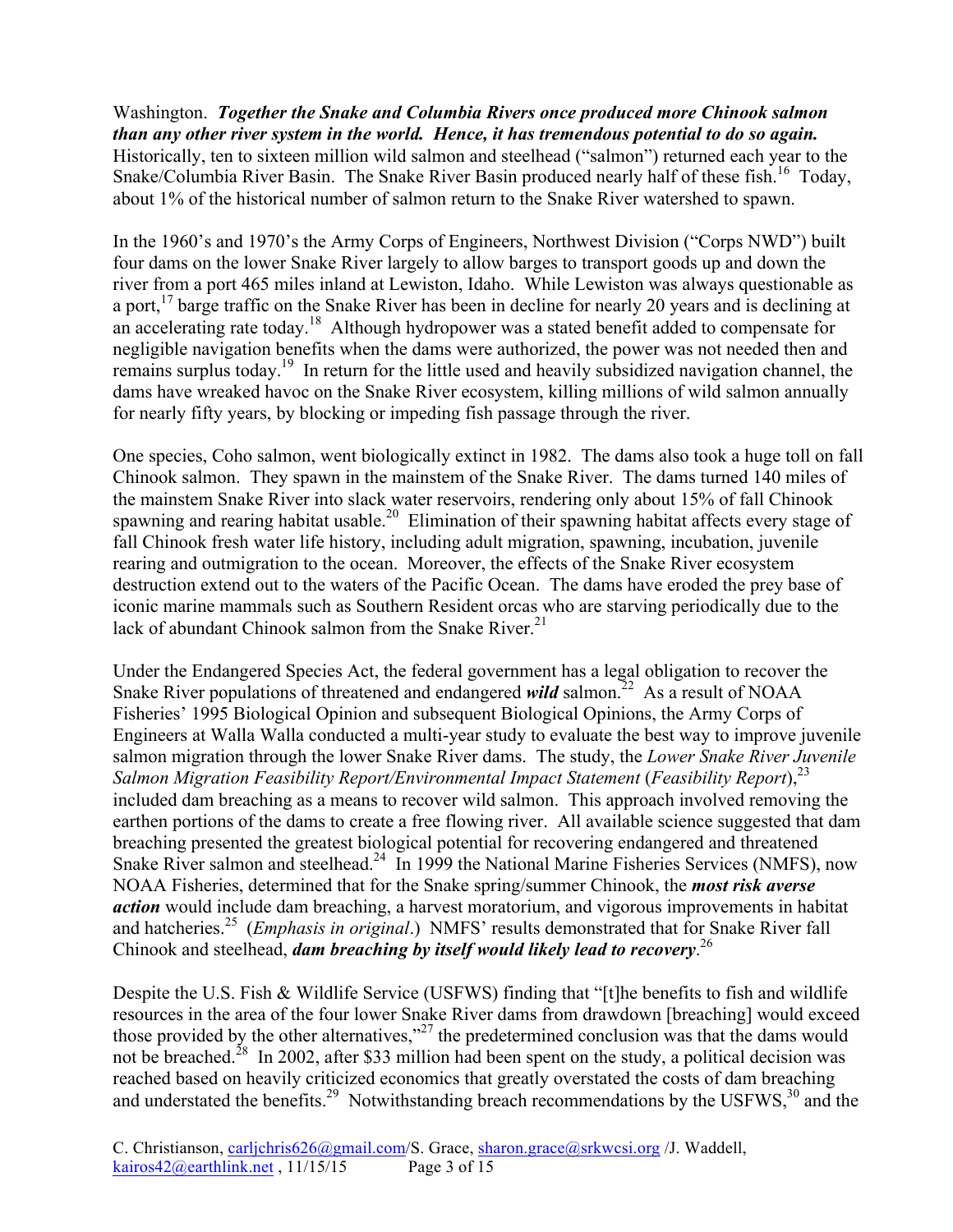Deputy District Engineer for Programs at the Corps Walla Walla District, the Corps NWD announced to the taxpaying public that the dams would not have to be breached, if \$350 million were spent on massive "system improvement" projects on the four Snake River dams to permit less hazardous juvenile fish passage. This would give the region time to determine if salmon survival and recovery could be effected through the non-breaching alternatives.<sup>31</sup> The Corps NWD projected that if the improvements were installed, the wild salmon runs that had been spiraling rapidly downward would be recovered. If these efforts did not succeed, the nine involved federal agencies (the Federal Caucus) agreed that dam breaching must be considered.<sup>32</sup> Ten years was the outside time period allowed for results.<sup>33</sup>

To avoid breaching the dams, the federal agencies have spent billions of dollars on ineffective mitigation efforts, with \$700 million spent on "system improvements" just for fish passage at the four dams. At this date system improvements are poised to become even more costly, since they are aging and in need of expensive rehabilitation.<sup>34</sup> Further, system improvements at the dams do nothing to improve the slack water reservoir conditions, which are as lethal to salmon and steelhead as dam passage. The only effective means of addressing reservoir mortality is to drain them through dam breaching, and allow the natural flowing river regime to return.

The statement that began the *Feasibility Report*, Appendix M in 2002, that *"[d]espite considerable expense and management efforts, anadromous fish stocks in the Snake River Basin continue to decline*," is as true today as it was then.<sup>35</sup> This result should have been anticipated, since the Corps NWD's decision to maintain the dams failed to address the best available science, which mandated breaching the dams. Thirteen years have passed and wild salmon runs are not meeting survival goals, much less recovering. Dam breaching must be accomplished now for wild salmon to survive.

## **Salmon Are the Biological Foundation of the Snake River Ecosystem**

Salmon directly support the watershed's food webs and riparian forests. They are a "keystone" species in both aquatic and terrestrial environments, influencing the survival and reproduction of other species. Salmon runs function as enormous pumps that transfer huge amounts of marine nutrients from the ocean to the headwaters of otherwise low productivity rivers. These nutrients are incorporated into food webs in rivers and surrounding landscapes by a host of well over 100 species, including mammals, birds, and fish that forage on salmon eggs, juveniles, and adults in freshwater. Insects, bugs, birds, and mammals, among many others, feed off the salmon carcasses.

Predators disperse marine nutrients into surrounding forests, enhancing the growth of streamside trees that shade and protect stream banks from excessive erosion. Nitrogen from salmon nourishes trees, shrubs, mosses, and algae, making the forests healthier. As the trees grow and age, fed by salmon nutrients, they contribute to the positive feedback cycle when they fall into salmon streams. There they provide shelter for juvenile salmon and protect the gravel that adults use for spawning. The reservoirs have erased these features.

Without marine nutrients from salmon, river ecosystems cannot thrive. Species diversity declines, trees wither and can no longer exchange  $CO<sub>2</sub>$  as effectively, forests become more susceptible to wild fires that emit enormous amounts of  $CO<sub>2</sub>$ , and the carbon sinks in the watershed disappear. Recovering the once abundant salmon runs is important to the entire ecosystem.<sup>36</sup>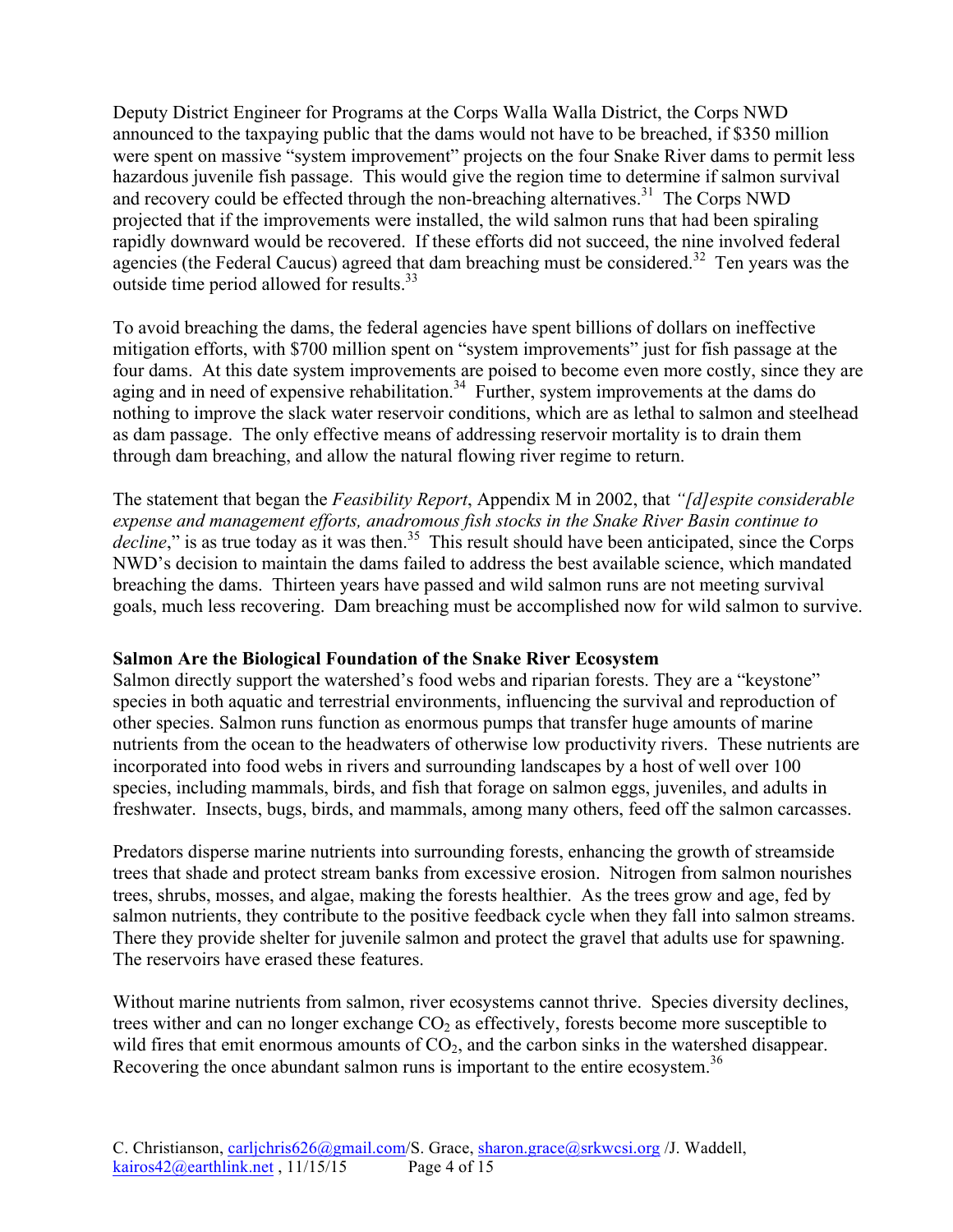## **Salmon Biology/Ecology**

Salmon are anadromous fish. They hatch in freshwater, then migrate out to the ocean as juveniles (smolts), to return as adults to spawn. Salmon migration requires river and stream flows sufficient to permit juveniles to travel downstream to develop and grow, and upstream for adults to spawn and reproduce. As juveniles migrate they "imprint" or memorize a complex map of the river, which helps them find their way back home. Once they reach the food rich sea, salmon grow quickly, increasing their weight over a hundred to a thousand times. After two to five years feeding in the ocean, salmon begin maturing and start their long migration home. Once they near freshwater, they rely on both their sense of smell and the map of the river imprinted in their memory to navigate home to the rivers and beaches of their birth. The very essence of the wild salmon's evolutionary development over thousands of years is finely tuned for this return journey. They rely on natural factors in the rivers, such as temperature, flow regimes, water movement and vibrations, predatorprey relationships, and water chemistry, all of which have been changed by the dams and reservoirs. Those that make it home in sufficient condition, spawn. After spawning, adult salmon die.<sup>37</sup>

Adult salmon rarely eat as they travel hundreds of miles upriver. They depend on their energy stores accumulated from feeding in the ocean. Dams and rising reservoir temperatures impede migration in a variety of ways, and prolong the journey, which makes less energy available both to reach the spawning ground and to spawn. Every obstacle takes its toll. Energy expended getting around dams and through the reservoirs is energy unavailable for spawning.

The downriver migration of juveniles is likewise complicated and treacherous. The four lower Snake River dams are particularly harmful to juveniles, since the 100 foot high dams were built largely without juvenile salmon fish passage features. Thus, the dams forced juveniles to pass through turbines or over spillways that killed many of them at each dam. Only Lower Granite Dam had design features for juvenile salmon passage. Even though the dams have been retrofitted to mitigate this harm, for most years less than 50% of any one ESA listed stock of smolts makes it out to the ocean. 38 Lower flow years can reduce survival to the ocean to less than 10%, principally due to much slower water velocities. This causes low fitness and missed timing of ocean entry, more restricted dam route passage operations, and more active predators that can hunt in the increased areas of slower water through the reservoirs.

## **The Current State of the Snake River Salmon Runs**

The four ESA listed Snake River salmon runs continue to struggle to survive today. In recent years, even with favorable ocean conditions, hatchery supplementation, and many system improvements, none of the runs are recovering or meeting even the survival goals set by the Northwest Power & Conservation Council (NPCC), an interstate government agency charged with balancing the needs of salmon and hydropower.  $39^{6}$  Both returning adults and migrating juveniles are not surviving.

Returning adult wild salmon are crucial to their populations, because they are nearly ready to spawn and produce the next generation. Therefore, adults are important in determining whether salmon runs are surviving. The gold standard for measuring survival is the smolt-to-adult return rate, termed SARs. This is the rate of survival from the out bound smolt stage to the returning adult stage. It encompasses most of the salmon life cycle.

In 2009 (readopted in 2014) the NPCC set survival and recovery objectives for listed wild Snake River wild salmon populations at 2% to 6% SARs.<sup>40</sup> For example, SARs of 4% are necessary to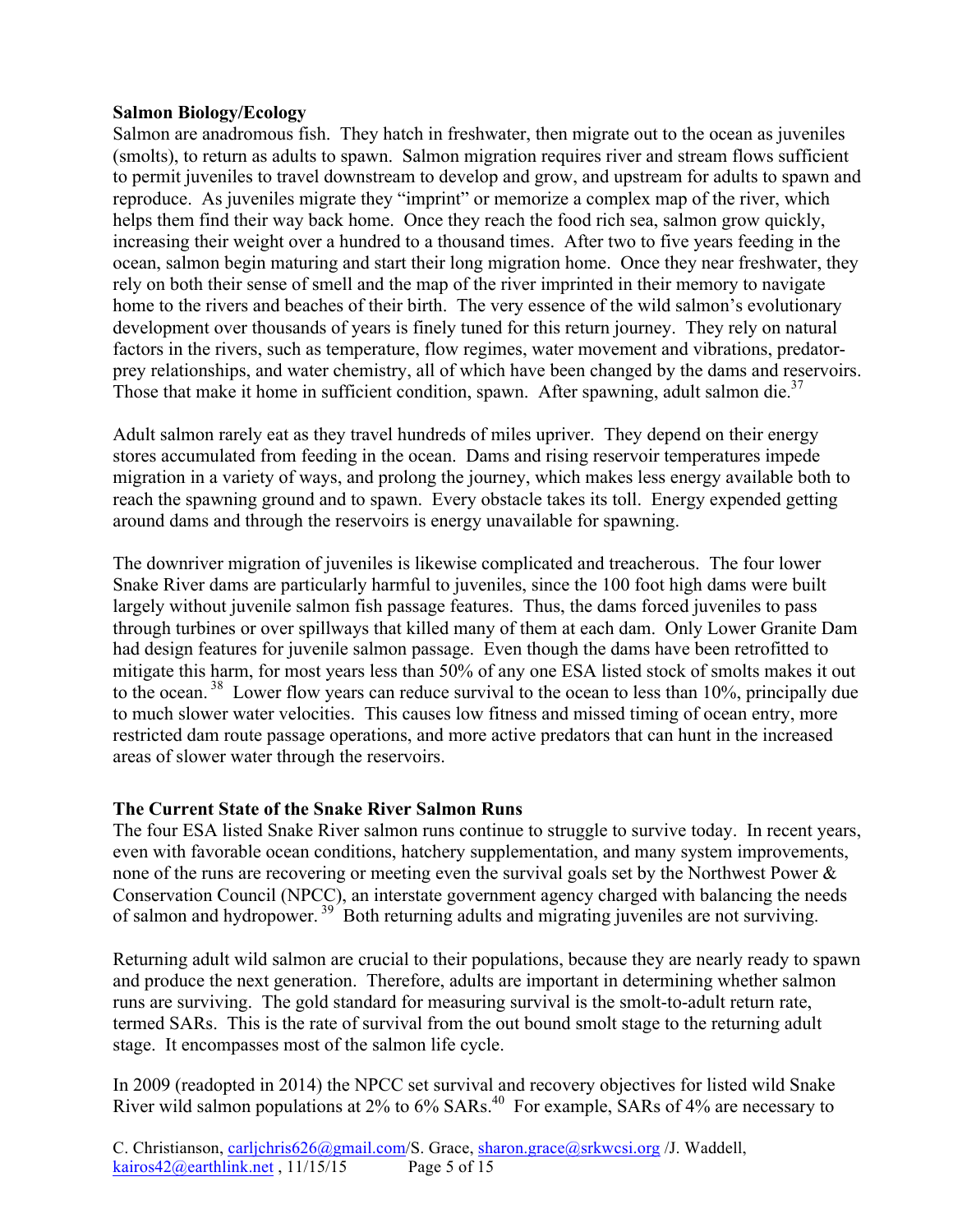meet the NMFS interim 48-year *recovery* standard for Snake River spring/summer Chinook, while meeting the interim 100-year *survival* standard requires a median SAR of at least 2%.<sup>41</sup> The overall SARs for Snake River populations of salmon are not meeting this goal.<sup>42</sup> During the 1990's and 2000's, Snake River wild steelhead SARs decreased nearly four-fold from pre-dam construction. Snake River wild steelhead and wild spring/summer Chinook SARs were well short of the NPCC objectives across the majority of years from 1964 to 2011.<sup>43</sup> As of 2006, Snake River Chinook life cycle survival rates declined to about 12% of pre-dam productivity.<sup>44</sup>

NOAA Fisheries reports for outmigrating juveniles show that salmon survival became even more precarious in 2015. In September, NOAA issued preliminary estimates of survival of PIT-tagged juvenile salmon and steelhead passing from the Snake River trap at the head of Lower Granite reservoir to the Bonneville Dam tailrace, during the 2015 spring outmigration.<sup>45</sup> The results were dire. For *hatchery and wild combined* juvenile Snake River yearling Chinook salmon, the estimated survival was 39.7%.<sup>46</sup> This is the third lowest survival rate since 1999 and the lowest estimate for Chinook since 2004.47 For Snake River steelhead (hatchery and wild combined), NOAA estimated the survival rate at 36.1%.<sup>48</sup> This is the fourth lowest estimate since 1997.<sup>49</sup> For *wild* Snake River steelhead, NOAA estimated the survival rate at just  $30.1\%$ .<sup>50</sup> The estimated survival of juvenile Snake River sockeye salmon (hatchery and wild combined) from the tailrace of Lower Granite Dam (*below the dam*) to the tailrace of Bonneville Dam was 37.3%. 51

Sockeye adults did not fare better in 2015. The Columbia and Snake Rivers became a killing field for the returning larger than average sockeye run. Due to drought, climate change and the dams, lethally warm water temperatures killed up to 90% of the returning Snake River sockeye salmon run to Lower Granite Dam. Only 45 sockeye made it through the Columbia and Snake rivers to return to the Sawtooth Basin in Idaho. This means that *an additional 90% of those passing Lower Granite Dam did not survive* to the Redfish Lake trap.

## **Facts—the Four Lower Snake River Dams Kill Salmon**

- **Dams flood out salmon habitat**. Fall Chinook salmon spawn on the mainstem of the Snake River. The dams have flooded about 85% of the 140 miles of mainstem spawning habitat.<sup>52</sup>
- **Dams kill or stun juvenile salmon as they pass through or over the dam structures.** Physical injury, including brain damage, resulting from impacts with spillway structures and turbines, as well as hydraulic forces associated with spill and sudden depth changes are some of the main hazards associated with hydropower-related passage. Studies of the effect of exposure to severe hydraulic events on juvenile salmon have found a variety of adverse effects caused by strike, shear, pressure gradients, and disorientation. Recent studies have found that fish exposed to high shear and turbulence are subject to direct injury and are more susceptible to bird and fish predation than migrating salmon that have non-turbulent passage.<sup>53</sup> Some of these detrimental effects are realized as delayed mortality, mortality that occurs after fish pass Bonneville Dam as juveniles that would not occur if the federal hydrosystem did not exist.
- **Fish ladders impede adult salmon moving upriver.** Fish ladders have narrow entrances that are difficult to find, and entry can be precluded by extremely large flows over spillways and tailrace discharges from hydroelectric turbines.<sup>54</sup> This can delay migration to spawning areas. Once salmon have traversed the ladders, they must avoid fallback, being swept back over the spillway or into the turbines where they can be torn apart. In addition, the water at the bottom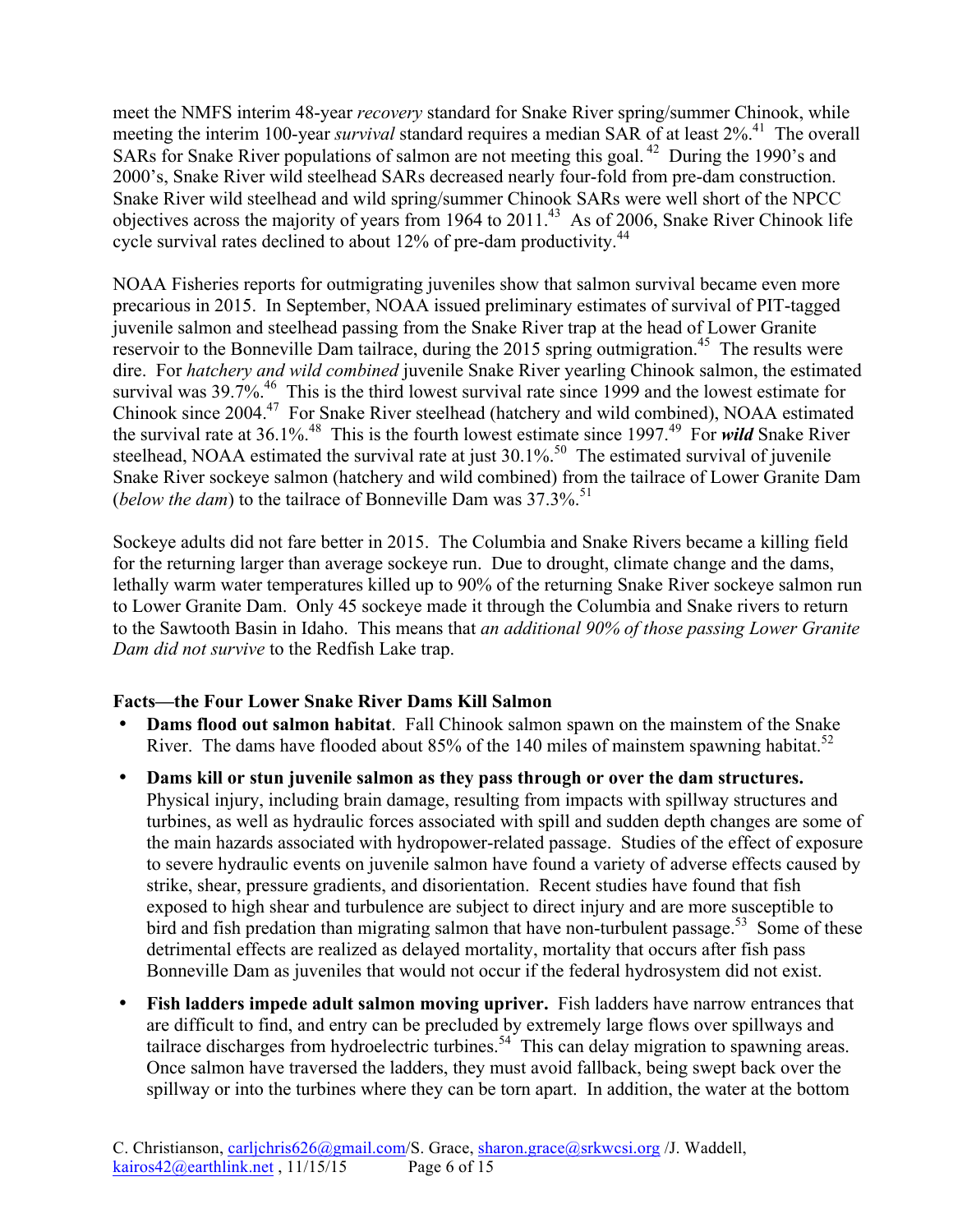of the ladders tends to be cooler than the water at the top. As salmon climb the ladders, they encounter warmer water that is drawn from the top layer of the river above the dams. When temperature differences reach a certain level, salmon are more likely to hold up at the dams and wait for cooler water.<sup>55</sup> Any delay in passing, especially in warmer and turbulent tailwaters, depletes critical energy reserves required to finish migration and spawn.

**Dams increase water temperatures and disease.** The Snake River dams heat up the river by decreasing river flow and by creating slack water lakes that soak up the sun and become heat reservoirs.56 Salmon become stressed once river temperatures reach the mid-60's Fahrenheit. Temperatures become lethal to salmon when they exceed the low-70's Fahrenheit. The four Snake River dams can add 6 to 12 degrees Fahrenheit to water temperatures.<sup>57</sup> The high water temperatures caused by drought, climate change and dams proved to be catastrophic to migrating sockeye in 2015. Warm river temperatures also harm salmon by increasing disease and degrading water quality.

- **Dams provide ideal conditions for predators.** The dams have changed a cool, swift river to deep, warm, low flow reservoirs that favor certain species, such as the northern pike minnow, and smallmouth bass.<sup>58</sup> The longer the migration in the warmer slack water reservoirs, the higher the loss of salmon to these predators. Pike minnows are voracious feeders and can consume several dozen juvenile salmon per day. Expensive pike minnow bounty programs have not controlled their population or predation. Further, there are few, if any, effective mitigation measures in place for the well established predation losses of juvenile salmon to non-native smallmouth bass, largemouth bass, walleye, and several catfish species.
- **Dams interfere with juvenile salmon physical development, which, in turn, interferes with their ability to adapt to the marine environment**. Juveniles undergo a complex transformation that involves physiological, biochemical, morphological, and behavioral changes (smoltification) as they migrate downriver. This allows juveniles to transition from living in freshwater to living in saltwater. Both the slow moving water in the reservoirs and navigating around or through the dams delay the outward migration of juveniles, which can interrupt smoltification. Transporting juveniles disrupts and interferes with smoltification timing, resulting in delayed mortality after smolts are discharged below Bonneville dam.
- **Dams lengthen the juvenile downriver migration time**, **a large factor in juvenile salmon mortality.** Salmon are genetically programmed for a one to two week swim to the sea, swept downriver tail first by the cold, fast-flowing water associated with spring snow melt. Now juvenile salmon may take one to two months trying to find their way downstream, making them subject to predation, warm water, disease, and delayed smoltification.

## **Dam "Solutions" Don't Work**

**"Fish passage system improvements" haven't worked.** Many expensive dam modifications and surface passage structures have been designed and installed, yet wild populations still are not meeting minimum survival objectives.<sup>59</sup>

**Habitat improvement without more doesn't work**. Restoring tributary, mainstem and estuary habitat was the key to the Federal Caucus salmon recovery plan.<sup>60</sup> More than two decades of effort establishes that habitat improvement in the tributaries, without significant flow increases in the mainstem lower Snake River, will not permit salmon to recover. Indeed, "*NOAA Fisheries*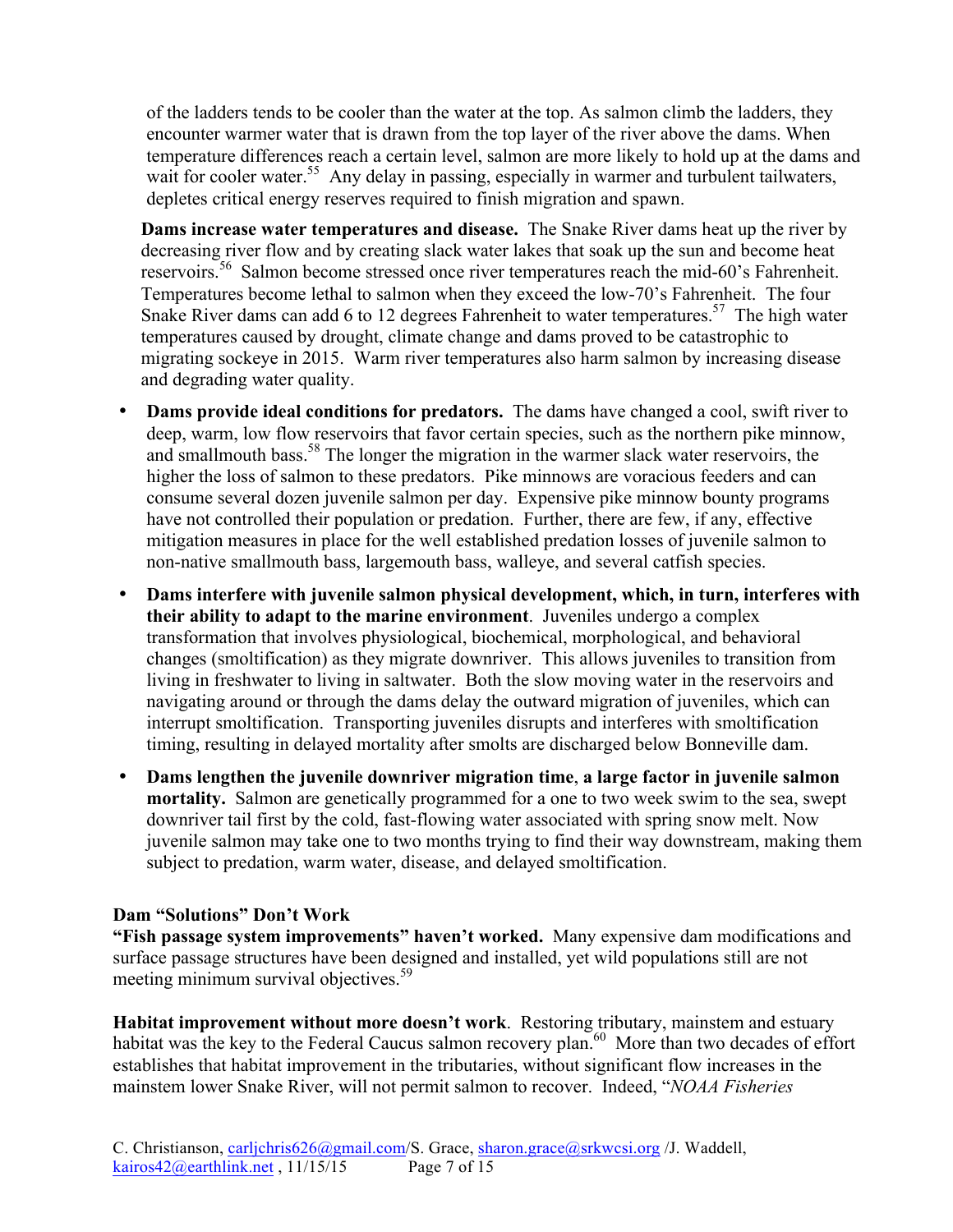*acknowledges that the benefits associated with habitat improvement may not accrue for many years, if ever*."61

**Hatcheries don't work to recover wild salmon.** For all intents and purposes, wild Snake River sockeye, from a genetic integrity standpoint, already are extinct since there are so few remaining. Those that remain are all in a hatchery production facility that generally produces quite smaller spawners. These fish are incapable of catching up on their own in a wild environment to reach sustainable survival and recovery goals. In addition, the wild component of the other stocks have been allowed to become inbred to such a degree that, at this point, they are being managed to extinction or extirpation. This point is crucial to recovery. Inbred or hatchery fish cannot survive more than a few generations. In contrast, genetically wild salmon runs are survivors, except in the most degraded habitat.

Wild salmon runs are comprised of hundreds of smaller unique breeding populations that are adapted to their home or natal streams. Each breeding population has genetic differences, termed genetic diversity. Wild salmon genetics drive production of Pacific salmon. Even within a single watershed, populations of fish spawning in different habitats often show remarkable differences in adaptive traits including spawn timing, size and age at maturity, and behavior, in addition to differences in their genetic makeup. Genetic diversity gives wild salmon their resiliency and ability to adapt to environmental challenges such as climate change, poor ocean conditions, high water temperatures, and parasites or pathogens. Wild salmon genetic diversity is being diluted at a faster pace, increasing the chances of wild species extinction.

In the Snake River Basin, hatchery propagation of spring/summer Chinook salmon and steelhead went into mass production during the 1970's and 1980's in response to lower Snake River Dam construction, as mitigation for the fish losses caused by Ice Harbor, Little Goose, Lower Monumental, and Lower Granite Dams.<sup>62</sup> Hatchery production now dwarfs natural production. Approximately **92%** of all salmon and steelhead smolts leaving the basin, and **85%** of adults returning to the basin, are of hatchery origin.<sup>63</sup> The pervasiveness and magnitude of hatchery production in the Snake River Basin is a direct cause of the decline of these wild populations.<sup>64</sup>

**Hatchery salmon harm wild salmon by breeding with them.** Hatchery "supplementation" programs allow hatchery fish to breed with wild salmon in the rivers to create "natural" fish, a cross between wild and hatchery fish.<sup>65</sup> Supplementation is used extensively. This practice dilutes the wild salmon's genetic diversity and size advantage, making wild—now "natural"—salmon more susceptible to population collapse from adverse conditions.

**Hatchery fish further harm wild salmon by competing for a finite supply of food and habitat**  and by transferring diseases.<sup>66</sup> The millions of juveniles released from hatcheries seriously diminish the food supply available for wild juvenile salmon.

**Due to the influx of jacks and the dilution of the wild gene pool by hatchery fish, the overall size of individual fish returning to the Snake River and its tributaries has been declining.** As a result, it is becoming increasingly unusual to observe Chinook salmon in the 20-50 pound range.

**Barging and trucking juvenile salmon around dams has not increased the wild salmon populations.** To mitigate salmon mortality, for nearly three decades the Army Corps of Engineers,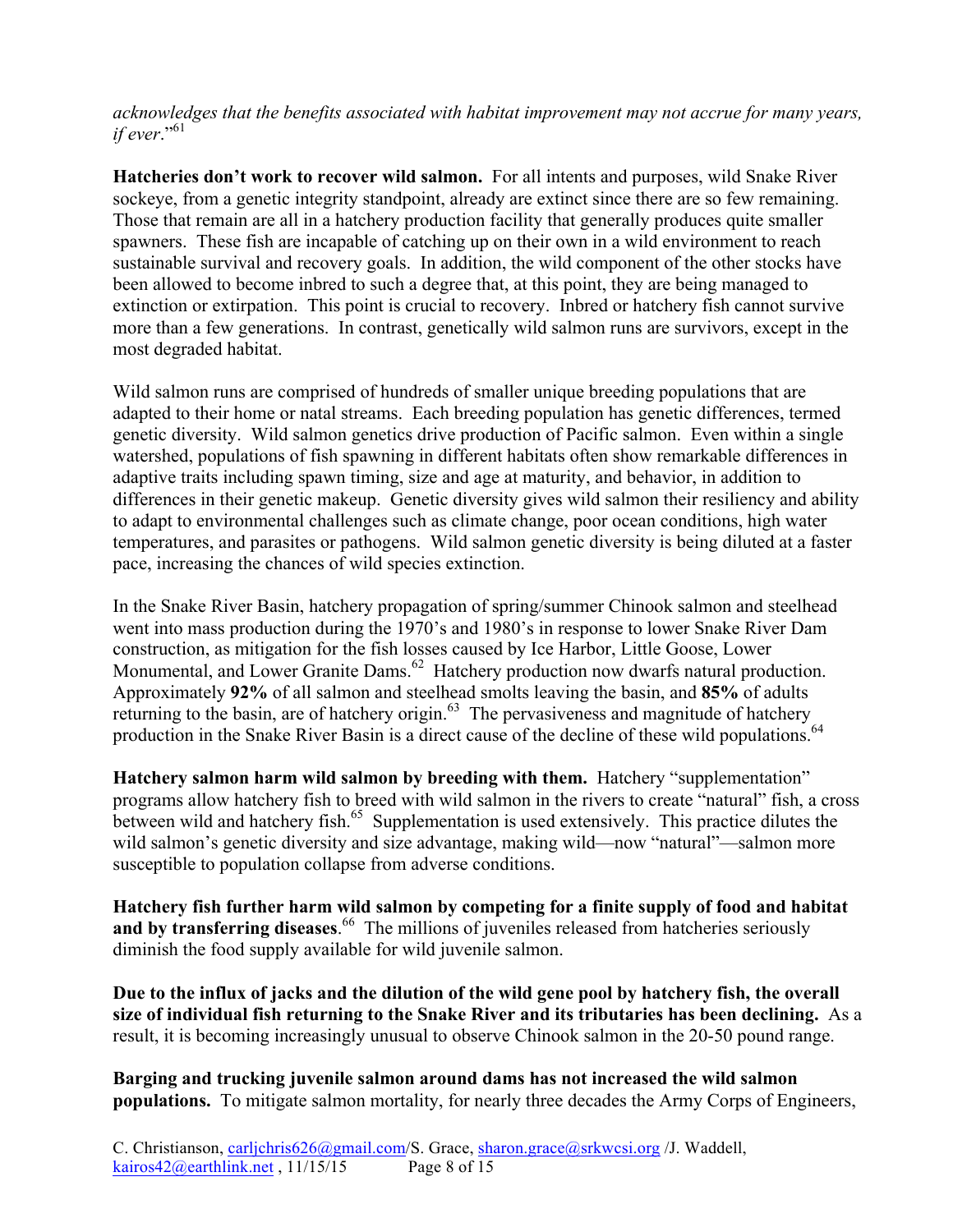Walla Walla District has engaged in a juvenile salmon transport program that takes salmon out of the river. The Corps NWD collects juvenile fish via complex highly engineered bypass systems in and around the dams, and then deposits the juveniles into barges or trucks to ferry them 300 miles downstream past dams, to avoid the mortality the juvenile salmon would incur by passing through multiple dams. Once discharged below the dams, those fish that survive resume their trip to the ocean, often in a traumatized condition that disrupts their ability to adapt from fresh water to marine water, and causes delayed mortality. Transported fish that do survive and return to the river as adults are impaired, since the transport deprived them of the opportunity to imprint the complex river map that helps them find their way back home. Although the federal agencies have claimed that there is a high survival rate for juveniles transported out of the river, this claim is belied by the consistently low smolt to adult survival ratios.

**Severe reductions in commercial and sport fishing have not halted the decline of wild salmon populations.** Mainstem Columbia River harvest rates decreased markedly in the 1970s following construction of the four lower Snake River dams and the subsequent decline in abundance and productivity of upriver Columbia and Snake River populations.<sup> $67$ </sup> For example, Idaho has not had a general salmon fishing season since 1978. Ocean harvests have been severely restricted for decades. Despite these reductions, Snake River wild salmon runs are not meeting survival goals.

**Increasing "spill" over the dams to aid juvenile migration downriver has not recovered the salmon runs.** "Spill" is the Corps term for increasing water flows over the dams. Court ordered "spill" and favorable ocean conditions have increased the abundance of some salmon runs, but not sufficiently to meet survival objectives, much less recovery goals. Breaching the dams is the ultimate "spill" that would return the Snake River to near natural conditions. Breaching is the most certain way to increase Snake River wild salmon. Further, additional spill on two of the Lower Snake River Dams, Lower Granite and Little Goose, may increase juvenile mortality due to design flaws in the dam structures regarding the spillway/tailrace hydrology. This can be remedied only by breaching the dams.

## **Breaching the Lower Snake River Dams Would Recover Salmon**

Breaching the dams would go a long way towards remedying all the problems discussed above, because it would restore the natural Snake River ecosystem. The many benefits have been well studied and are set forth explicitly in the 2002 *Feasibility Report,* Appendix M. 68 Dams would no longer be creating problems. Phasing out hatcheries, once the wild salmon runs return to greater abundance, would eliminate the dangers posed by hatchery fish. A natural flowing river would restore habitat. To give habitat a further boost, as hatcheries are phased out, hatchery jobs could be switched to habitat restoration and recreation-related jobs. Harvest should remain restricted until wild runs have recovered sufficiently.

Immediately, a benefit to breaching the dams would be the recovery of more than 140 miles of mainstem fall Chinook spawning habitat, and improved access to more than 5300 miles of prime spawning and rearing tributaries and streams. Water would be cooler without the added heat of reservoirs and slower running water. A naturally flowing river would filter water more efficiently, creating better water quality. Columbia River salmon, as well as Snake River salmon, would benefit from the increased natural flows and significantly better water quality.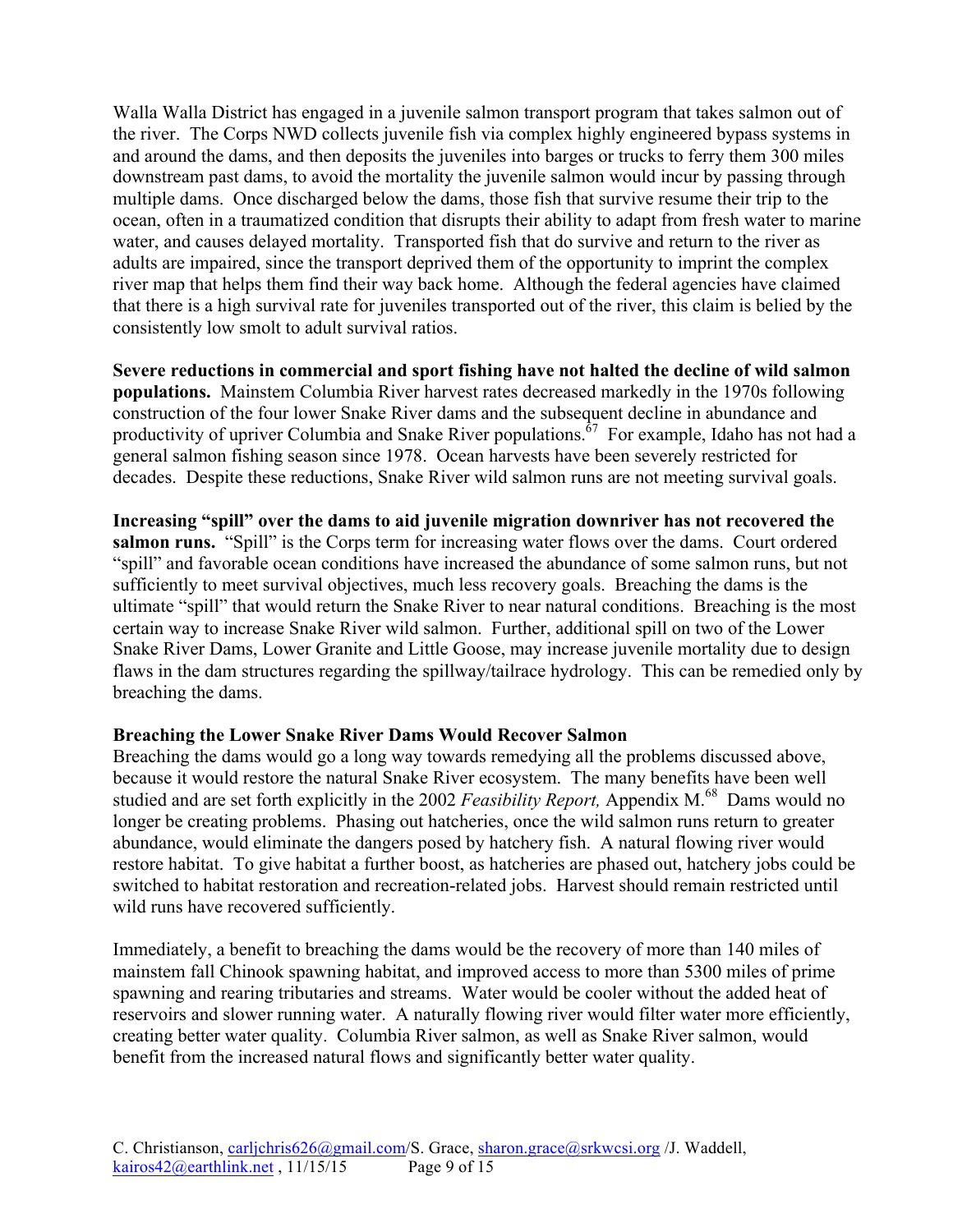Survival of juveniles and adults would increase, since their migration timing would no longer be thrown off. Smoltification could occur naturally, uninterrupted by slack water reservoirs, dams, trucking or barging. Adults would expend less energy returning to their natal spawning grounds, which would result in more spawning adults.

Quicker migration times would expose juveniles to fewer predators. The population of pike minnows would be greatly reduced in the natural river, because the warm, slow moving water of the reservoirs would be gone. Further, there would be fewer predators in the natural habitat, and less time for the predators to prey in a faster flowing environment.

The effects of climate change would be reduced by a free flowing river, since natural flows and restored habitat would return the river to a natural temperature regime under which the salmon evolved. And quite significantly, a natural river has a greater than 30 times higher diversity of food that is available across the entire year, instead of just one or two months. The marine pump that transfers enormous amounts of rich nutrients from the ocean to the fresh water rivers and streams, a function of the returning adult salmon, would be restored. This would help revitalize the natural flora and fauna of the entire ecosystem, from healthier forest floors and trees, to the diversity of fish such as bull trout, lamprey and sturgeon, to the variety of insect populations, to the top predators such as bear, osprey, eagles, and the endangered food limited Chinook-eating Southern Resident orca population.

Further, there is increasing evidence that temperate reservoirs, such as the four behind the Snake River dams, are significant sources of methane gas, a greenhouse gas 34 times more potent than CO2. 69 Methane accelerates climate change and further warms the reservoirs. Based on EPA research at a Corps lake in Ohio, the release of methane from temperate reservoirs subject to agricultural runoff makes these four pools significant contributors of greenhouse gases.

If doubts remain about whether the salmon and the ecosystem would be restored by dam removal, the Elwha River on Washington State's Olympic Peninsula is an excellent example of how rapidly a free flowing river can restore its watershed, and how rapidly salmon and other wildlife will return to an undammed river.

## **Conclusion**

The four lower Snake River dams must be breached immediately to provide wild salmon runs on the Snake River the best chance to recover. The more than \$600 million that the federal agencies spend annually on salmon recovery measures have not worked. There are no fixes for the four deadly slack water reservoirs behind the dams. The options have run out. Dam breaching makes both economic and ecological sense. It provides wild salmon the best opportunity to survive and recover, and will bring back to health the ecosystem that depends on this keystone species. It also provides the West Coast's iconic Chinook eating Southern Resident orcas the best chance at avoiding periodic starvation and extinction. The past decades have shown that throwing money at the dams in the hope that wild salmon will recover does not produce results. To continue to do so simply would be a waste of tax and rate payers' money.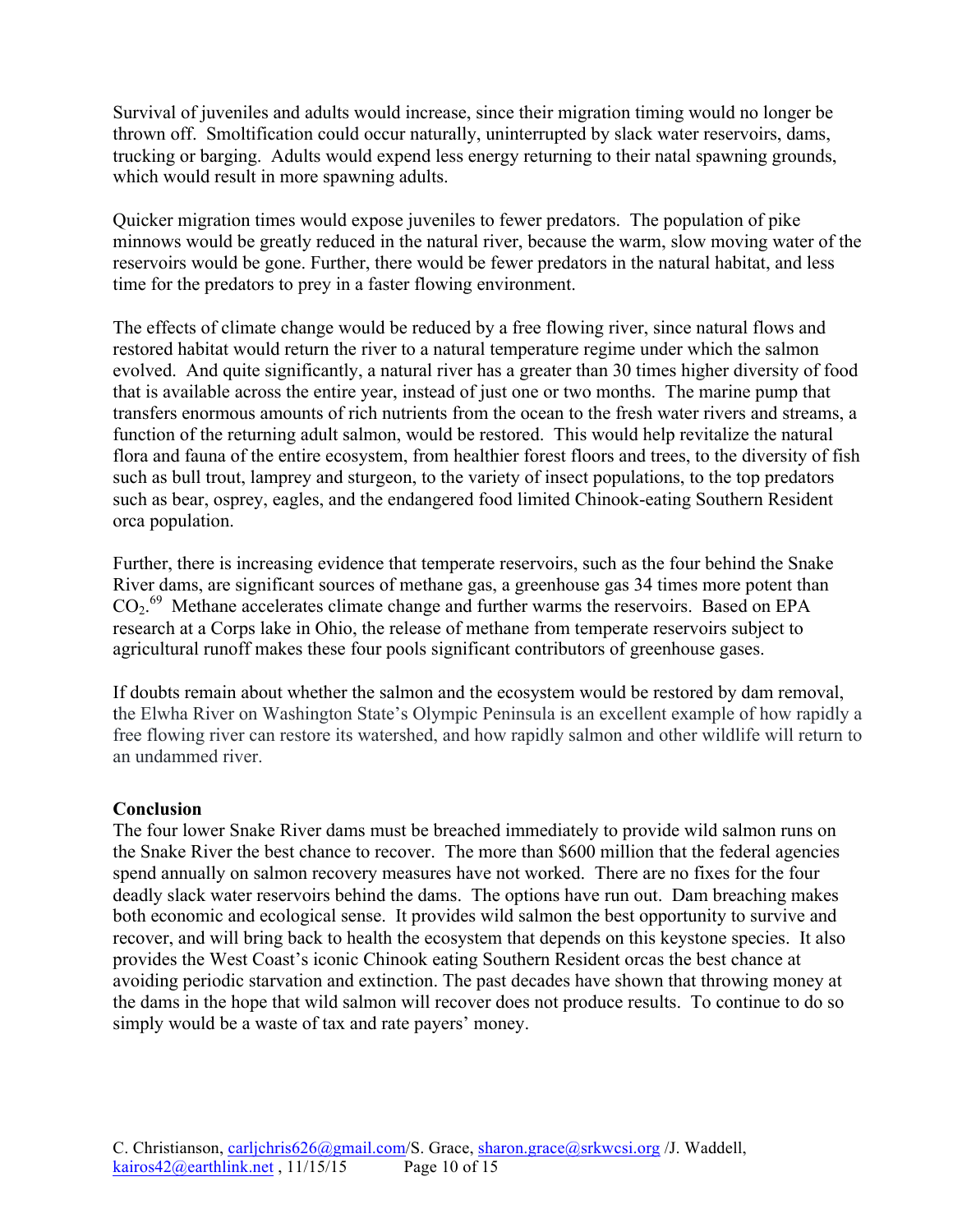http://www.fpc.org/documents/CSS/DRAFT\_CSS\_2015\_Annual\_Report.pdf. See also, Bonneville Power Administration, et al., *Federal Columbia River Power System Improvements and Operations under the Endangered Species Act –a Progress Report* (2013), pp. 2-3, 40-41, 51, https://www.salmonrecovery.gov/docs/FinalHydroSynthesisWithReview9-20-13.pdf.

4 Columbia Basin Fish & Wildlife News Bulletin, *Snake River Sockeye Featured In American Fisheries Magazine; Natural Origin Fish Recovering?* November 21, 2014, http://www.cbbulletin.com/432662.aspx.

5 Idaho Fish & Game, Sockeye Trap Returns, 10/16/15, http://fishandgame.idaho.gov/public/fish/?getPage=2.

<sup>7</sup> *Id.*

8 Columbia Basin Fish & Wildlife News Bulletin, *Snake River Sockeye: Lowest Return Since 2007, Captive Broodstock Program Increases Spawners*, September 11, 2015, https://www.cbbulletin.com/434944.aspx.

9 *Idaho MU Recovery Plan—Draft Hatchery Discussions Snake River Spring/Summer Chinook Salmon and Steelhead*, p. 2,

http://www.westcoast.fisheries.noaa.gov/publications/recovery\_planning/salmon\_steelhead/domain s/interior\_columbia/snake/Idaho/Revised ID MU docs as of 10-22-14/4.3\_hatchery.pdf.

10 See ODFW, USACE, Nez Perce, *Evaluating the Responses of Snake & Columbia River Basin Fall Chinook Salmon to Dam Passage Strategies & Experiences,*

http://www.fws.gov/lsnakecomplan/Meetings/2013 Fall Chinook Symposium/Aug 7 Presentations/10-Rien Evaluating the Responses Dam Passage.pdf

<sup>11</sup> *Id*.; Smith, S.G., Marsh, T., Connor, W., *Draft Evaluating the Responses of Snake and Columbia River Basin Fall Chinook Salmon to Dam Passage Strategies and Experiences, 2006 and 2008* (December 2014), pp. iii, v, 8-9, 21, 28-30 (numbers released), 34, 36, 38, 41, 46, 50, 52, 56, 66. 12 *Id.*

<sup>13</sup> See NOAA Fisheries, West Coast Region, *Proposed ESA Recovery Plan for Snake River Fall Chinook Salmon* (*Oncorhynchus tshawytscha)* October 2015, pp. 34-36, http://www.westcoast.fisheries.noaa.gov/publications/recovery\_planning/salmon\_steelhead/domain s/interior\_columbia/snake/proposed\_snake\_river\_fall\_chinook\_recovery\_plan.pdf.

 <sup>1</sup> In preparing this document more than 100 hours were spent with federal and state fisheries biologists.

<sup>2</sup> See *e.g*., *Nat'l Wildlife Fed'n v. Nat'l Marine Fisheries Serv.*, 839 F. Supp. 2d 1117, 1131 (D. Or. 2011) ("[T]here is ample evidence in the record that indicates that the operation of the FCRPS causes substantial harm to listed salmonids. . . . NOAA Fisheries acknowledges that the existence and operation of the dams accounts for most of the mortality of juveniles migrating through the FCRPS.")

<sup>3</sup> *Comparative Survival Study of PIT-tagged Spring/Summer/Fall Chinook, Summer Steelhead, and Sockeye, 2014 Annual Report,* BPA Contract #19960200, November 2014, Chapter 4 and pp. xxvi, 79, 86, 104, 109, 112-118, http://www.fpc.org/documents/CSS/CSS\_2014\_Annual\_Report.pdf; *Comparative Survival Study of PIT-tagged Spring/Summer/Fall Chinook, Summer Steelhead, and Sockeye, Draft 2015 Annual Report,* BPA Contract #19960200, August 2015, pp. B-176, 84-85, 89, 92, 102, 105, 107, 110, 135-140, Appendix B, pp. B-1, B-22, B-25, B-26,

 $6$  *Id.*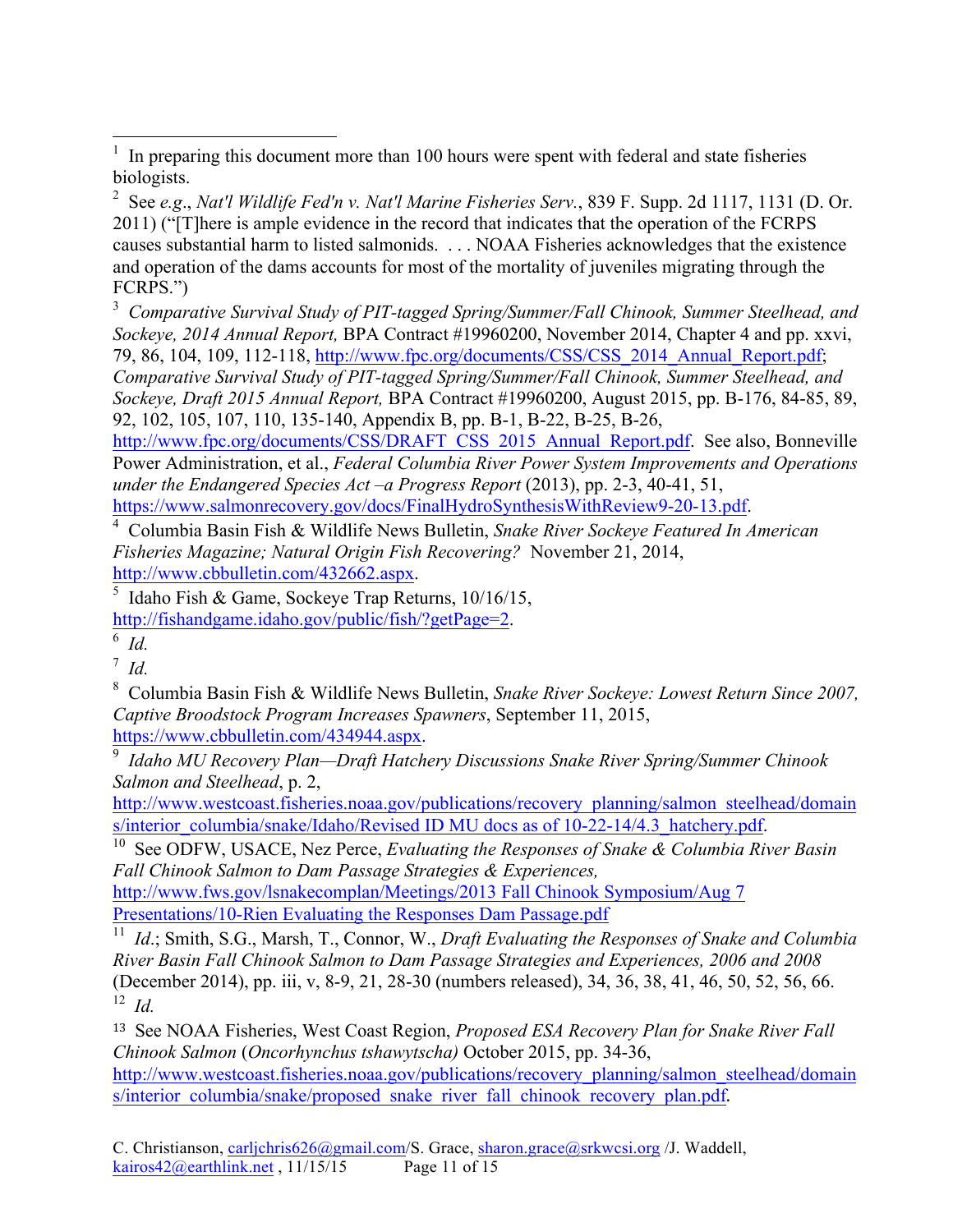14 Wild Fish Conservancy Northwest, *Scientific Evidence on Adverse Effects of Steelhead Hatcheries,* http://wildfishconservancy.org/what-we-do/advocacy/steelhead-hatcheryreform/scientific-evidence-on-adverse-effects-of-steelhead-hatcheries.

<sup>15</sup> See Sando, R., et al., Letter to Stelle from Eight Scientists re Climate Change Impacts on Columbia Basin Salmon, 10/27/15, http://www.damsense.org/wp-

content/uploads/2015/10/Scientists.to\_.W.Stelle.climate.change.10.27.15.pdf.

16 U.S. Army Corps of Engineers, Walla Walla District, *Lower Snake River Juvenile Salmon Migration Feasibility Report/Environmental Impact Statement*, (2002), Appendix M, pp. M4 3-7, http://www.nww.usace.army.mil/portals/28/docs/environmental/lsrstudy/Appendix\_M.pdf.

<sup>17</sup> Special Report on the Selection of Sites Lower Snake River, Corps of Engineers Portland District, March 14, 1947, pages 129 and 135.

<sup>18</sup> Port of Lewiston, Shipping Reports, http://portoflewiston.com/media-room/shipping-reports/; http://portoflewiston.com/wp-content/uploads/2015/09/AugX2015XShippingXreport.pdf .

19 Jones, A., Rocky Mountain Econometrics, *Lower Snake River Dams Alternative Power Costs* (June 22, 2015), pp. 5-8, https://srkwcsi.files.wordpress.com/2015/06/2015-tony-jones-lsdhydropower-replacement-costs.pdf. Even if the energy were not surplus, the Snake River dams produce less than 4% of the region's energy. Therefore, decommissioning the four dams leaves 96% of the region's energy in place.

20 Oregon Dept. of Fish & Wildlife, *Oregon Native Fish Status Report – Volume II,* p. 138, http://www.dfw.state.or.us/fish/onfsr/docs/final/02-fall-chinook/fc-methods-snake.pdf; U.S. Fish and Wildlife Service (USFWS), 2009, *Dworshak, Kooskia, and Hagerman National Fish Hatcheries: Assessments and Recommendations Appendix B: Briefing Document; Summary of Background Information. Final Report, June 2009,* Hatchery Review Team, Pacific Region. U.S. Fish and Wildlife Service, Portland, Oregon, pp. 10-11,

http://www.fws.gov/pacific/fisheries/hatcheryreview/Reports/snakeriver/LowerSnakeNFHReview. AppendixB.June2009.FINAL.pdf.

21 See Giles, D.A., et al., *Letter to the Honorable Jo-Ellen Darcy, Recovering Federally Endangered Killer Whales by Breaching the Four Lower Snake River Dams*, 1/14/15, https://srkwcsi.files.wordpress.com/2015/10/lettertodarcy.pdf.

 $22$  In addition, the Army Corps of Engineers is required to review federal dam operations when advisable, to improve the quality of the environment in the overall public interest. 33 U.S.C. **§**  549a.

23 U.S. Army Corps of Engineers, Walla Walla District, *Lower Snake River Juvenile Salmon Migration Feasibility Report* (2002), http://www.nww.usace.army.mil/Library/2002LSRStudy.aspx.

24 Budy, P., *Analytical Approaches to Assessing Recovery Options for Snake River Chinook Salmon* (2001), p. 4, UTCFWRU 2001(1): 1-86, http://www.fws.gov/columbiariver/publications/recopt.pdf; *Lower Snake River Juvenile Salmon Migration Feasibility Report* (2002), *Appendix A, Anadromous Fish Modeling,* p. A ES-8,

http://www.nww.usace.army.mil/portals/28/docs/environmental/lsrstudy/Appendix\_A.pdf.

25 Budy, P., *Analytical Approaches to Assessing Recovery Options for Snake River Chinook Salmon* (2001), *supra*, *Id.*, pp. 5-6.

26 *Id.*, p. 6.

27 *Lower Snake River Juvenile Salmon Migration Feasibility Report/Environmental Impact Statement*, (2002), Appendix M, *supra*, pp. M ES-13. See also *Id*., M ES-9 through ES-14.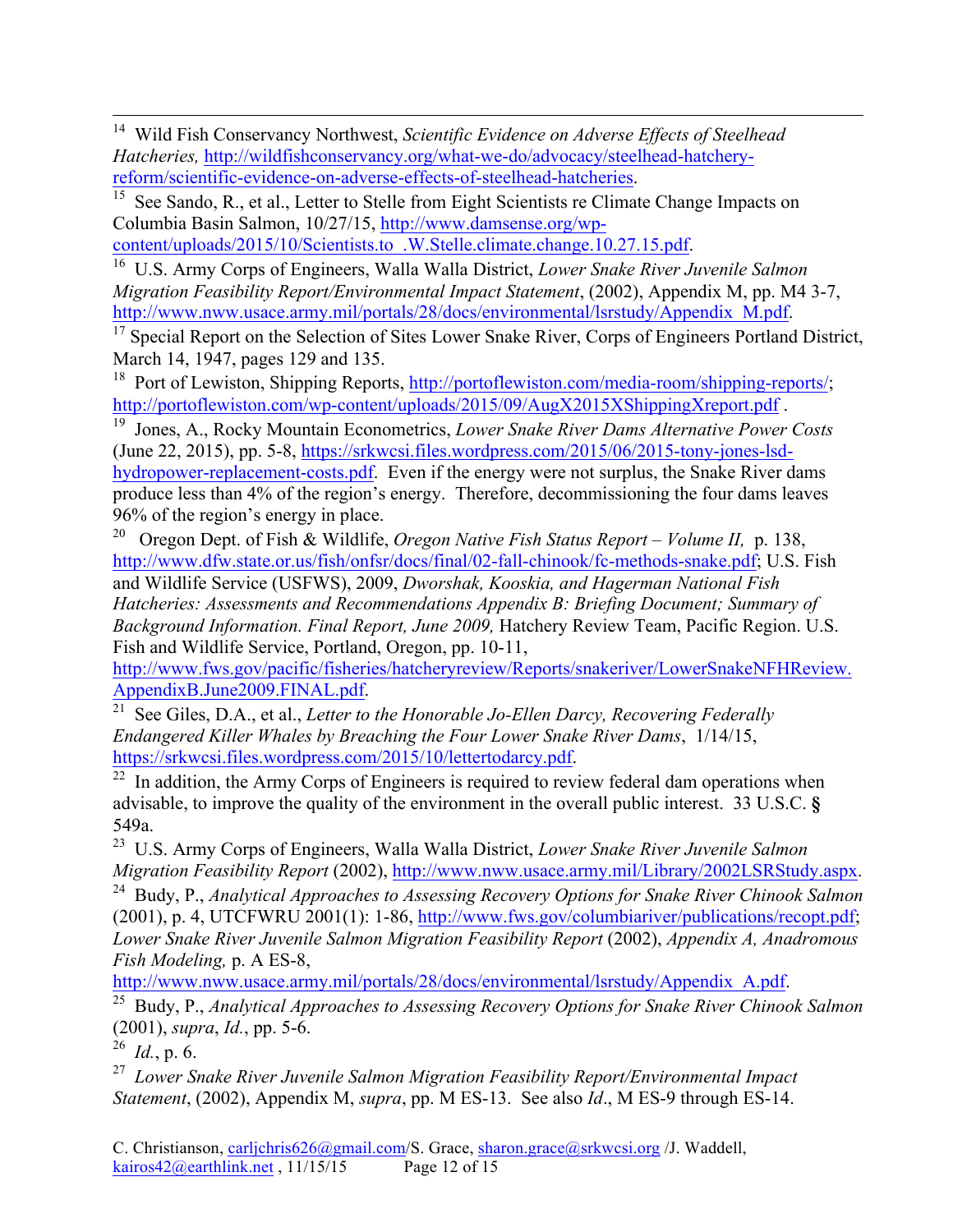<sup>28</sup> See *e.g.*, articles confirming non-breaching choice prior to official announcement in 2002, *Federal Agencies Propose Comprehensive Salmon Recovery Strategy for Pacific Northwest; Call on States, Tribes to Join in Restoration Effort*, 2000,

http://www.noaanews.noaa.gov/stories/s467.htm; *Conservation of Columbia Basin Fish, Final Basinwide Salmon Recovery Strategy*, Vol. 1, (2000), pp. 2-3,

http://www.salmonrecovery.gov/Files/BiologicalOpinions/2000/2000\_Final\_Strategy\_Vol\_1.pdf.

29 See *e.g.,* BioScience, Whitelaw, E., MacMullan, E., *A Framework for Estimating the Costs and Benefits of Dam Removal* (2002), http://bioscience.oxfordjournals.org/content/52/8/724.full;

Waddell, J., *The Costs of Keeping the Four Lower Snake River Dams: A Reevaluation of the Lower Snake River Feasibility Report*, 7/28/15, http://www.damsense.org/wp-

<sup>30</sup> Lower Snake River Juvenile Salmon Migration Feasibility Report/Environmental Impact *Statement*, (2002), Appendix M, *supra*, pp. M ES-1 & ES-2,

http://www.nww.usace.army.mil/portals/28/docs/environmental/lsrstudy/Appendix\_M.pdf.

31 *Conservation of Columbia Basin Fish, Final Basinwide Salmon Recovery Strategy*, Vol. 3, (2000), p. 20, http://permanent.access.gpo.gov/lps57088/d3/Final\_Strategy\_Vol\_3.pdf. 32 *Id.*

<sup>33</sup> *Lower Snake River Juvenile Salmon Migration Feasibility Report (2002), <i>supra, Appendix A, Anadromous Fish Modeling,* p. A ES-8, "It will require anywhere from 2 to 10 years for these studies to provide information about the feasibility of achieving demographic improvements through different management actions."

http://www.nww.usace.army.mil/portals/28/docs/environmental/lsrstudy/Appendix\_A.pdf.

<sup>35</sup> *Lower Snake River Juvenile Salmon Migration Feasibility Report/Environmental Impact Statement*, (2002), Appendix M, *supra,* M ES-1.

36 NOAA Fisheries, *Invasive Species and Salmon: Interactions in the Pacific Northwest* (2014), http://www.nmfs.noaa.gov/stories/2014/07/7\_21\_14invasive\_species\_and\_salmon.html.

 $37$  While steelhead have the ability to migrate multiple times before dying, the potential for them to make a round trip through the dams more than once is assumed to be near zero. *Lower Snake River Juvenile Salmon Migration Feasibility Report/Environmental Impact Statement, supra,* fn. 5, at M4- 7*.*

38 See *e.g*., NOAA Fisheries, *Memorandum from Zabel to Wieting, Estimation of Percentages for Listed Pacific Salmon and Steelhead Smolts Arriving at Various Locations in the Columbia River Basin in 2014*

11/4/14, http://www.westcoast.fisheries.noaa.gov/publications/reference\_documents/2014\_memo\_ columbia river outmigration estimates.pdf.

39 *Federal Columbia River Power System Improvements and Operations under the Endangered Species Act – a Progress Repor*t (2013), *supra,* pp. 2-3, 40-41, 51, https://www.salmonrecovery.gov/docs/FinalHydroSynthesisWithReview9-20-13.pdf

https://www.nwcouncil.org.

40 *Comparative Survival Study of PIT-tagged Spring/Summer/Fall Chinook, Summer Steelhead, and Sockeye, 2014 Annual Report,* BPA Contract #19960200, November 2014, p. 79, http://www.fpc.org/documents/CSS/CSS\_2014\_Annual\_Report.pdf.

41 *Id.*

42 *Id.,* p. xxvi & Chapter 4.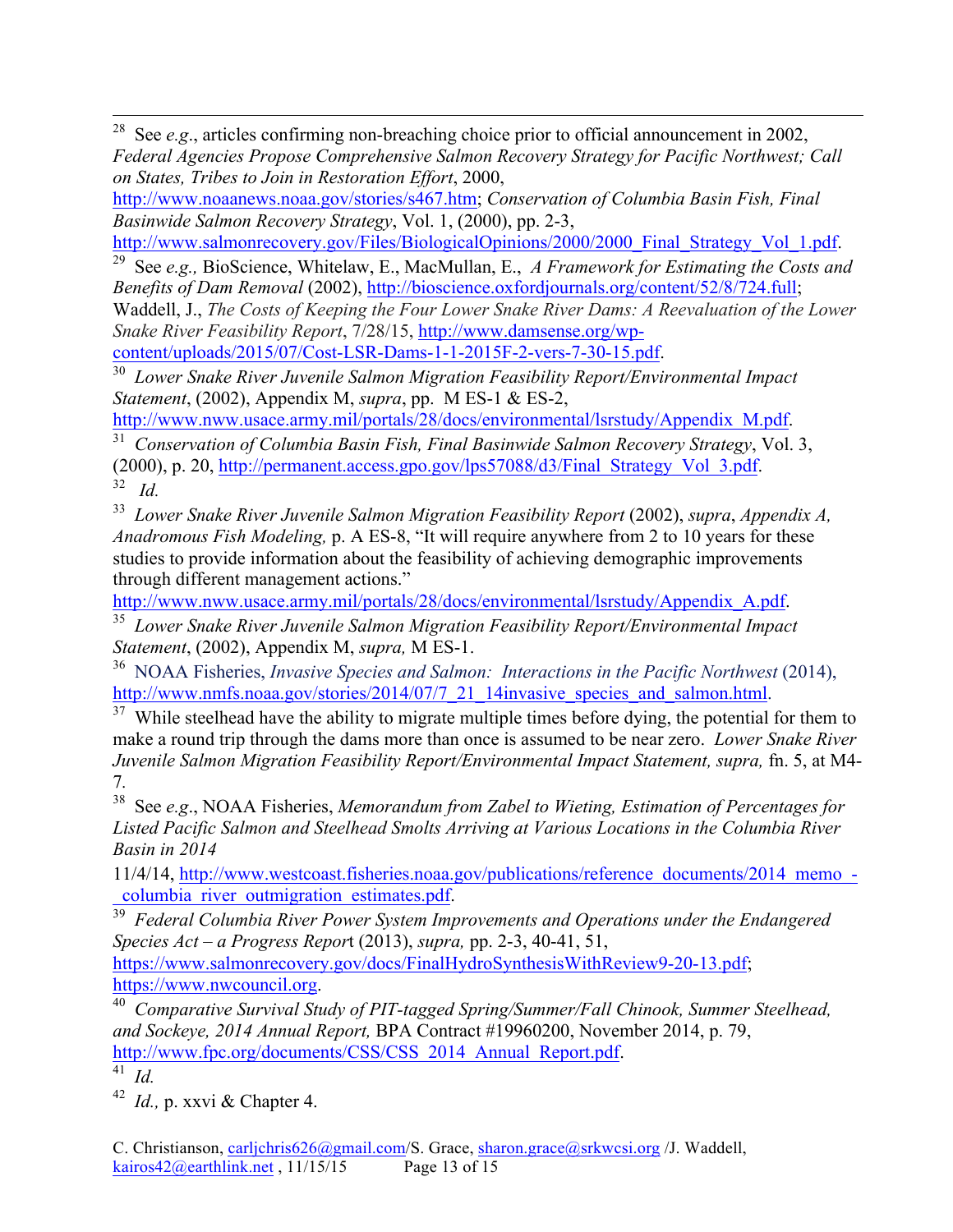44 Schaller, H., U S Fish and Wildlife Service, Petrosky, C., Idaho Department of Fish and Game American Fisheries Society Meeting, August 2015, *Relationship of smolt-to-adult return rates to productivity and implications for population recovery*, p. 9,

http://www.fws.gov/columbiariver/2015 AFS Presentations/AFS SAR v productivity schaller petrosky 08\_14\_15.pdf.

Much of the juvenile loss occurs in the Lower Snake River hydrosystem. In 2015 the mortality rate for wild stock alone was 49%. For hatchery and wild Chinook salmon combined, the mortality rate through the Snake River dams was 32%. Further evidence that juvenile outmigration mortality through the Snake River dams has not decreased over time is NOAA Fisheries' acknowledgment in 2013 that, "Chinook survival through the hydropower system has remained relatively stable since 1999 with the exception of lower estimates in 2001 and 2004."The true juvenile mortality rates are much higher than the Corps, BPA and lobbyist groups' oft-repeated assertions of no more than 1%- 5% mortality per dam.

<sup>46</sup> NOAA Memorandum, Zabel, R., *Preliminary Survival Estimates for the Spring-migrating Juvenile Salmonids through Snake and Columbia River Dams and Reservoirs*, 2015, 9/10/15, p. 2, http://www.nwd-

wc.usace.army.mil/tmt/agendas/2015/1021\_Preliminary\_Survival\_Estimates\_Memo\_2015\_1021.pd f.

<sup>47</sup> *Id.,* pp. 2-4.

<sup>48</sup> *Id.,* pp. 3, 5.

<sup>49</sup> *Id.,* p. 5.

50 *Id.,* p. 3.

 $^{51}$  *Id.*, p. 4.

52 Oregon Dept. of Fish & Wildlife, *Oregon Native Fish Status Report – Volume II, supra,* p. 138; *Dworshak, Kooskia, and Hagerman National Fish Hatcheries: Assessments and Recommendations Appendix B: Briefing Document; Summary of Background Information. Final Report, June 2009, supra,* pp. 10-11. See also, *Lower Snake River Juvenile Salmon Migration Feasibility Report*  (2002), *supra, Appendix A, Anadromous Fish Modeling,* p. A ES-6, "breaching is expected to increase the carrying capacity (available habitat) for fall chinook salmon by more than 70 percent."

53 Miracle, A., et al., *Spillway-Induced Salmon Head Injury Triggers the Generation of Brain αII-Spectrin Breakdown Product Biomarkers Similar to Mammalian Traumatic Brain Injury*, (2009), http://journals.plos.org/plosone/article?id=10.1371/journal.pone.0004491.

54 See DeHart, M., Fish Passage Center, Memorandum, *Requested Data Summaries and Actions regarding Sockeye Adult Fish Passage and Water Temperature Issues in the Columbia and Snake Rivers*, 10/28/15, pp. 51-52, http://www.fpc.org/documents/memos/159-15.pdf.

55 Fish Passage Center, Memorandum, *supra*, pp.2, 7, 11-13, 20.

56 Fish Passage Center, Memorandum, *supra*, pp. 1-2, "Hydrosystem development has had a significant effect on temperature in the mainstem Columbia and Snake rivers. By slowing water flow and increasing surface area for solar radiation, dams caused increased water temperatures in the reservoirs." "Significant long-term actions to address these temperature issues are necessary for the continued survival of salmon populations."

57 Fish Passage Center, Memorandum, *supra*, p. 5; *Federal Agencies Break the Law: Dams Create Lethally Hot Water and Fish Kills*, 7/31/15, p. 2, http://columbiariverkeeper.org/wp-

 <sup>43</sup>*Id.* at 104.